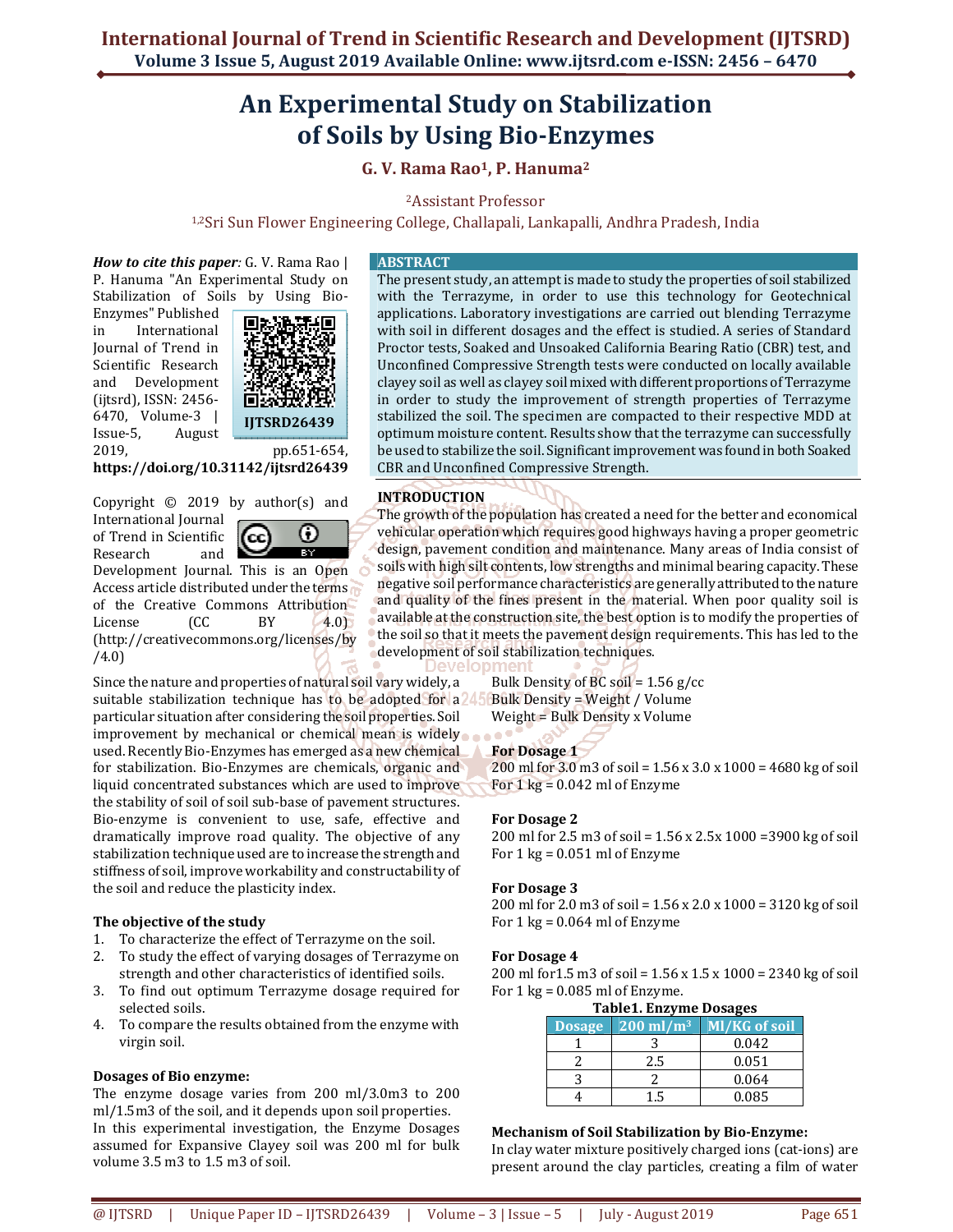#### International Journal of Trend in Scientific Research and Development (IJTSRD) @ www.ijtsrd.com eISSN: 2456-6470

around the clay particles that remain attached or adsorbed on the clay surface. The adsorbed water or double layer gives clay particles their plasticity. In some cases the clay can swell and the size of double layer increases, but it can be reduced by drying. Therefore, to truly improve the soil properties, it is necessary to permanently reduce the thickness of the double layer. Cat-ion exchange processes can accomplish this. By utilizing fermentation processes specific microorganisms can produce stabilizing enzyme in large quantity. The soil stabilizing enzymes catalyze the reactions between the clay and the organic cat-ions that accelerate the cat-ionic exchange without becoming part of the end product.

Bio-Enzyme (Terrazyme) replaces adsorbed water with organic cat-ions, thus neutralizing the negative charge on a clay

H2o+ clay +**Terrazyme** -------------calcium silicate hydrates

## **List of Tests carried in**

- **Phase 1:**
- 1. Sieve Analysis
- 2. Specific Gravity
- 3. Liquid Limit
- 4. Plastic Limit
- 5. Differential Free Swell

## **Liquid limit:**

About 120g of air dried soil passing through IS sieve 425 microns is taken and mixed with water such that the soil attains a putty-like consistency. A portion of the paste is placed in the cup and is leveled so as to have a maximum depth of about 10mm. A groove is cut in the soil placed in the cup, using the grooving tool. In cutting the groove, the arch a grooving tool is drawn through the sample along the long symmetrical axis of the cup, holding the tool perpendicular to the cup. The handle is rotated at the rate of 2 revolutions 456-6 per second and the number of blows necessary to close the groove for a distance of 13mm is noted. About 10g of soil near the closed groove is taken to determine its water content. A liquid limit is determined by reading the water content corresponding to 25 blows from the flow curve. The graph is then plotted between a number of blows N on a logarithmic scale and the water content (w) on a natural scale.



**Fig 1: Casagrande's Liquid Limit Device**

#### **Compaction of Soil:**

Compaction is the process of densification of soil by reducing air voids. The degree of compaction of a given soil is measured in terms of its dry density. The dry density is Maximum at the optimum water content. A curve is drawn

between the water content and the dry density to obtain the maximum dry density (MDD) and the optimum water content (OMC).

## Dry Density=M/V1+w

Where, M = Mass of the Compacted Soil, V=Volume of the Soil, w = Water Content

To determine the compaction characteristics of a soil specimen, there are two methods were present.

#### **Light Compaction:**

In this light compaction method, the standard cylindrical mould of capacity 1000cc with an internal diameter of 10KG and height 12.73 KG is used to determine the compaction characteristics of the soil sample. The weight of the hammer used in this is 2.6 kg with free drop 3.1KG. The soil is compacted in 3 layers and each layer is tamped to 25 times

#### **Heavy Compaction:**

The volume of the mould used in this compaction test is 2250cc with an internal diameter of 15KG and height of 12.73KG. Weight of the rammer used in this test is 4.89 kg with a free drop of 45KG. The soil is compacted in 5 layers and each layer is tamped to 25 times.



**Fig 2: Types of moulds and rammers used in Light and Heavy compaction**

#### **Test Procedure:**

Take about 4.5 to 5.5kg of the soil which was passed through 20mm and retained in 45mm sieve. Insert the spacer discover the base and place coarse filter paper disc on the top of the displacer disc and fix the mould and collar on it. Mix the soil with water at OMC which was obtained in the compaction test. And compact the soil in 5 layers by giving 56 blows with heavy compaction rammer (4.89kg weight with 45KG drop) to each layer. Remove the extension collar and trim even the excess compacted soil carefully with a straight edge. Loosen the base plate and remove the spacer disc and invert the mould. Add annular masses to produce surcharge equal to 2.5 kg. A minimum of two annular masses should be placed.

Place the mould containing specimen in loading machine and apply the load on the plunger. Keep the rate of penetration as 1.25 mm/min. record the load corresponding to penetration 0.55,1.0,1.5,2.0,2.5,3.0,3.5, 4.0,5.0,7.5,10.0,and 12.5mm. However, record the maximum load and the corresponding penetration if it occurs at penetration of less than 12.5mm.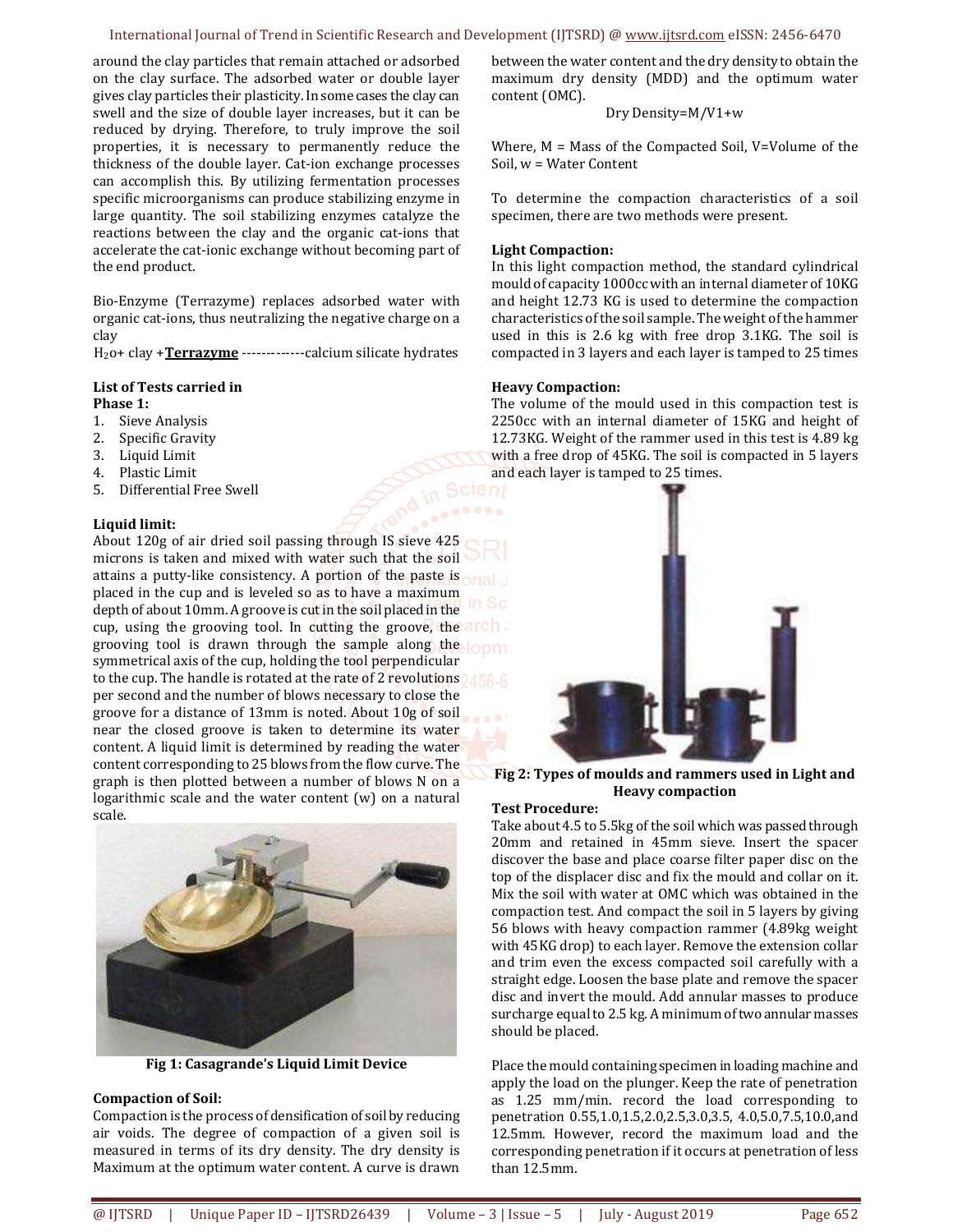## International Journal of Trend in Scientific Research and Development (IJTSRD) @ www.ijtsrd.com eISSN: 2456-6470

To calculate the Soaked CBR, Immerse the prepared sample with mould assembly in a tank full of water. Allow free access of water to the top and bottom of the specimen. Keep the mould in the tank undisturbed for 96hours. Take out the soaked specimen after 96hrs, allow it to drain of for 15min without disturbing the specimen. And the follow the procedure on load machine to calculate the soaked CBR.



**Fig 3: CBR Testing Table 5.1: Sieve Analysis:**

| Table 2                                                                                                                                     |                             |                     |                   |                  |  |  |
|---------------------------------------------------------------------------------------------------------------------------------------------|-----------------------------|---------------------|-------------------|------------------|--|--|
| <b>IS Sieve</b>                                                                                                                             | Weight                      | Percentage          | <b>Cumulative</b> | Percentage       |  |  |
|                                                                                                                                             | <b>Retained (g)</b>         | <b>Retained (%)</b> | Percentage (%)    | of Finer (%)     |  |  |
| 4.750                                                                                                                                       | 375                         | 37.5                | 37.50             | 62.5             |  |  |
| 2.360                                                                                                                                       | 163                         | 16.3                | 53.80             | 46.2             |  |  |
| 2.000                                                                                                                                       | 104                         | 10.4                | 64.20             | 35.8             |  |  |
| 1.000                                                                                                                                       | 180                         | 18                  | 82.20             | 17.8             |  |  |
| 0.600                                                                                                                                       | 72                          | 7.2                 | 89.40             | 10.6             |  |  |
| 0.425                                                                                                                                       | 43                          | 4.3                 | 93.70             | 6.3              |  |  |
| 0.300                                                                                                                                       | 26                          | 2.6                 | 96.30             | 3.7              |  |  |
| 0.150                                                                                                                                       | 14                          | 1.4                 | 97.70             | 2.3              |  |  |
| 0.090                                                                                                                                       | 11<br>$\bullet$             | 1.1                 | 98.80             | 1.2              |  |  |
| 0.075                                                                                                                                       | o<br>8<br>$\bullet$         | 0.8                 | 99.60             | 0.4              |  |  |
| PAN                                                                                                                                         | $\overline{4}$<br>$\bullet$ | 0.4                 | 100.00            | $\boldsymbol{0}$ |  |  |
| ۰<br>esearch and<br>70<br>60<br>Percentage of Finer (%)<br>50<br>40<br>30<br>20<br>10<br>G<br>0.500<br>0.050<br>5.000<br>Particle size (mm) |                             |                     |                   |                  |  |  |

**Graph 1: Sieve Analysis Graph**

| Table 3: Compaction Test Observation table for black Cotton soil: |  |  |  |
|-------------------------------------------------------------------|--|--|--|
|-------------------------------------------------------------------|--|--|--|

| <b>Content</b>                    | % of water |      |      |      |      |
|-----------------------------------|------------|------|------|------|------|
|                                   | 5%         | 10%  | 15%  | 20%  | 25%  |
| Empty Weight of mould,            | 4980       | 4980 | 4980 | 4980 | 4980 |
| Weight of mould + compacted soil, | 8601       | 8916 | 9276 | 9280 | 9209 |
| Weight of compacted soil,         | 3621       | 3936 | 4296 | 4300 | 4229 |
| Weight of cup                     | 36         | 36   | 36   | 36   | 36   |
| Weight of cup + wet soil          | 43         | 47   | 59   | 56   | 51   |
| Weight of cup + dry soil          | 42         | 46   | 55   | 52   | 48   |
| Weight of soil                    | 11         | 10   | 19   | 16   | 12   |
| mass of water                     | 1          | 1    | 4    | 4    | 3    |
| water content, W                  | 9          | 10   | 21   | 25   | 25   |
| Bulk density                      | 1.61       | 1.71 | 1.91 | 1.91 | 1.88 |
| dry density                       | 1.48       | 1.56 | 1.58 | 1.58 | 1.52 |